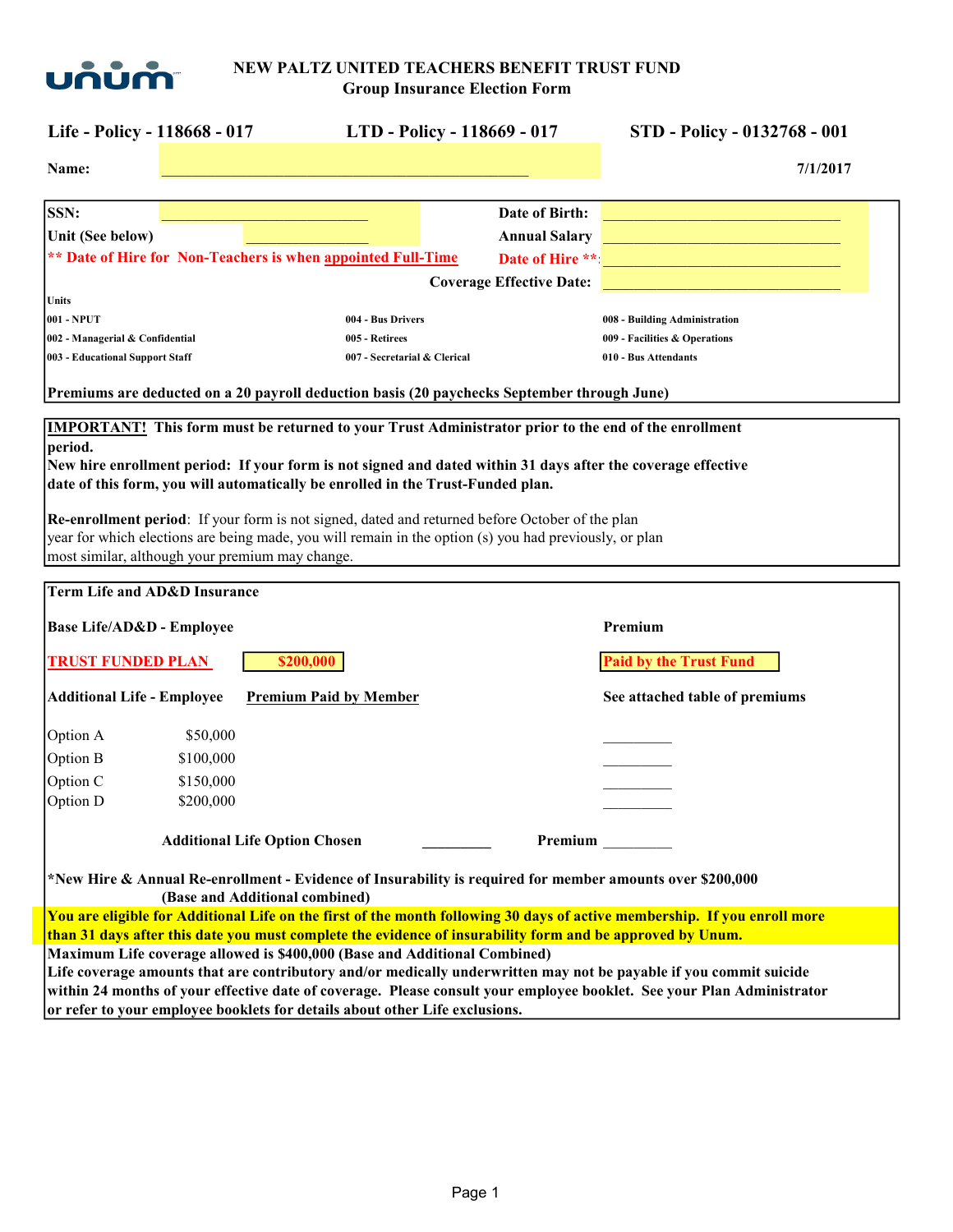

| Life - Policy - 118668 - 017 |           |                                  | LTD - Policy - 118669 - 017                                                                                                                                                                                      | STD - Policy - 0132768 - 001     |                 |               |
|------------------------------|-----------|----------------------------------|------------------------------------------------------------------------------------------------------------------------------------------------------------------------------------------------------------------|----------------------------------|-----------------|---------------|
| Name:                        |           |                                  |                                                                                                                                                                                                                  |                                  |                 | 7/1/2017      |
|                              |           |                                  | Spouse (Domestic Partner) Life - Spouse (Domestic Partner) coverage may not exceed 100% of your coverage                                                                                                         |                                  |                 |               |
|                              |           | Premium                          | See attached premium schedule                                                                                                                                                                                    |                                  | Premium         |               |
| <b>Option A</b>              | Opt Out   | \$0.00                           | <b>Option F</b>                                                                                                                                                                                                  |                                  |                 |               |
| <b>Option B</b>              |           |                                  | <b>Option G</b>                                                                                                                                                                                                  |                                  |                 |               |
| <b>Option C</b>              |           |                                  | <b>Option H</b>                                                                                                                                                                                                  |                                  |                 |               |
| <b>Option D</b>              |           | \$75,000                         | <b>Option I</b>                                                                                                                                                                                                  |                                  |                 |               |
| <b>Option E</b>              |           |                                  | <b>Option J</b>                                                                                                                                                                                                  |                                  |                 |               |
|                              |           | <b>Spouse Life Option Chosen</b> |                                                                                                                                                                                                                  |                                  | Premium         |               |
|                              |           |                                  | *New Hire & Annual Re-enrollment - Evidence of Insurability is required for any amount over \$25,000.                                                                                                            |                                  |                 |               |
|                              |           |                                  | If you previously opted out of spouse coverage evidence o insurability is required for all amounts.                                                                                                              |                                  |                 |               |
| <b>Child Life</b>            |           |                                  |                                                                                                                                                                                                                  |                                  | Premium         |               |
| <b>Option A</b>              | Opt Out   |                                  |                                                                                                                                                                                                                  |                                  | \$0.00          |               |
| <b>Option B</b>              | \$4,000** |                                  |                                                                                                                                                                                                                  |                                  |                 |               |
|                              |           |                                  | ** Benefit schedule is as follows: Live Birth - 6 months \$1,000. 6 months to age 19 (25 if full time student) \$4,000                                                                                           |                                  |                 |               |
|                              |           | <b>Child Life Option Chosen</b>  |                                                                                                                                                                                                                  |                                  | <b>Premium</b>  |               |
|                              |           |                                  | * Re-enrollment - Evidence of Insurability is required if you are electing coverage for your child and you previously opted out.                                                                                 |                                  |                 |               |
|                              |           |                                  |                                                                                                                                                                                                                  |                                  |                 |               |
|                              |           |                                  | Dependent Information - If coverage for dependent is applied for (May use a separate sheet to include additional dependent).                                                                                     |                                  |                 |               |
| Name                         |           |                                  | Date of Birth                                                                                                                                                                                                    |                                  | Relation to you | <b>Status</b> |
|                              |           |                                  |                                                                                                                                                                                                                  |                                  |                 |               |
|                              |           |                                  |                                                                                                                                                                                                                  |                                  |                 |               |
|                              |           |                                  |                                                                                                                                                                                                                  |                                  |                 |               |
|                              |           |                                  |                                                                                                                                                                                                                  |                                  |                 |               |
|                              |           |                                  | Relation to you: SP = spouse; CH = child; ST = stepchild who lives with you and depends upon your financial support<br>Status: $S = full$ time student age 19-25; $H =$ handicapped person; $N =$ not applicable |                                  |                 |               |
|                              |           |                                  |                                                                                                                                                                                                                  |                                  |                 |               |
|                              |           |                                  | Please indicate the name and expected date of graduation for those dependents who are full time students age 19 and over.                                                                                        |                                  |                 |               |
|                              |           |                                  |                                                                                                                                                                                                                  |                                  |                 |               |
|                              |           |                                  |                                                                                                                                                                                                                  | <b>Expected Graduation Date:</b> |                 |               |
| Name:<br>Name:               |           |                                  |                                                                                                                                                                                                                  | <b>Expected Graduation Date:</b> |                 |               |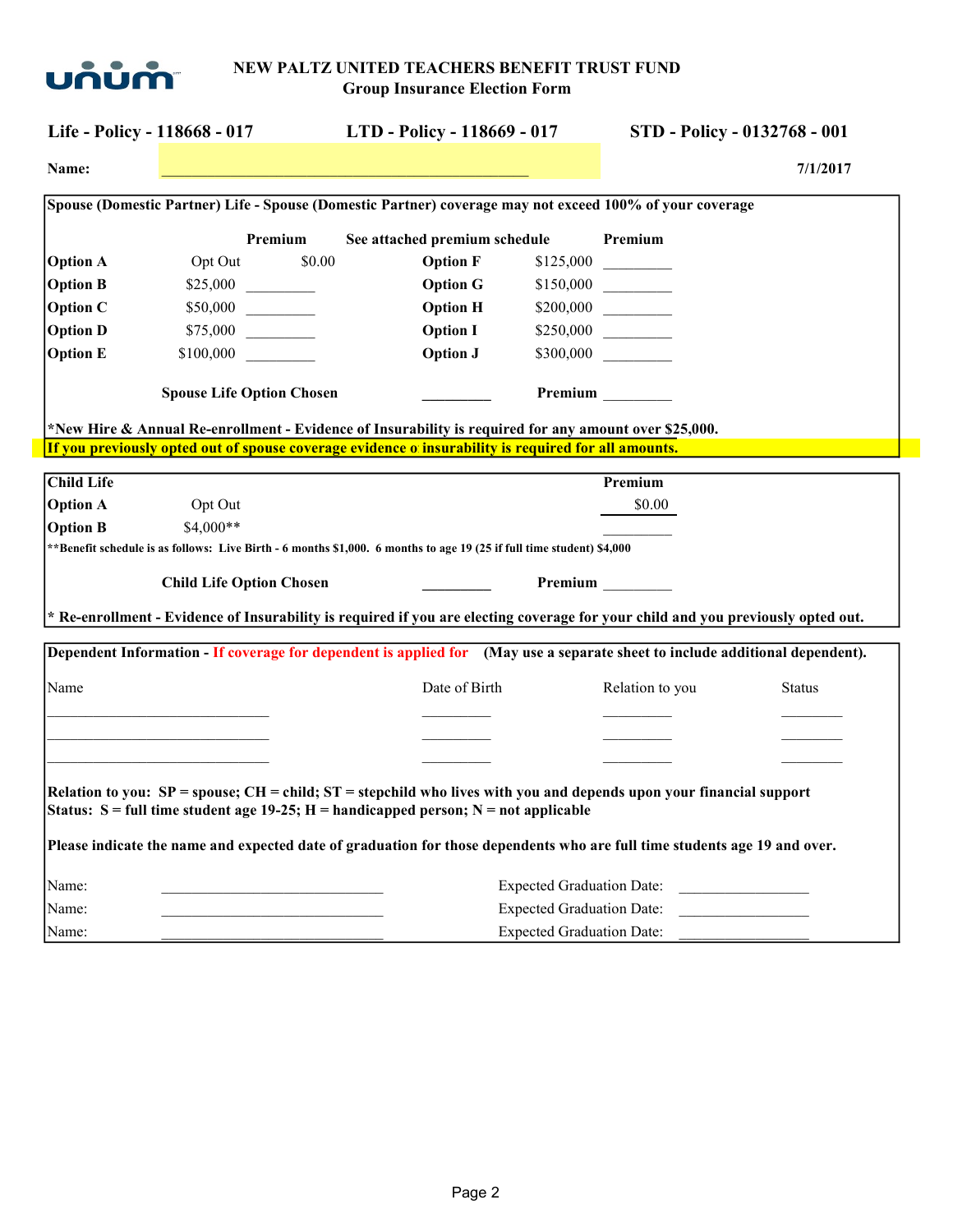

| Life - Policy - 118668 - 017                                                                                                                                                                       | LTD - Policy - 118669 - 017 | STD - Policy - 0132768 - 001 |
|----------------------------------------------------------------------------------------------------------------------------------------------------------------------------------------------------|-----------------------------|------------------------------|
| Name:                                                                                                                                                                                              |                             | 7/1/2017                     |
| <b>Beneficiary Information</b>                                                                                                                                                                     |                             |                              |
| Name of beneficiary (last name, first, middle initial)                                                                                                                                             | Relation to You             | <b>Benefit Percent</b>       |
| If the beneficiary (ies) named above are not living then pay:                                                                                                                                      |                             |                              |
| <b>Long Term Disability</b>                                                                                                                                                                        |                             | Premium                      |
| *Annual salary is your gross annual salary, including overtime pay and additional assignments (see your New Member<br>Portfolio or the Summary Plan Description for the Annual Salary definition). |                             |                              |
| 70% of Salary to Max of \$3,500 per month                                                                                                                                                          |                             | Paid by the Trust            |
| <b>Short Term Disability (For Non-Teachers Only)</b><br>*Annual salary is your gross annual salary, including overtime pay and additional assignments (see your New Member                         |                             | Premium                      |
| Portfolio or the Summary Plan Description for the Annual Salary definition).                                                                                                                       |                             |                              |
| 70% of Salary to Max of \$ 2,000 per week                                                                                                                                                          |                             | Paid by the Trust            |

Request for Signature: I understand that by signing and submitting this form to elect coverage, I am making a binding election for my benefits and am authorizing payroll deduction from my earnings. I understand that if I decline any of the above coverage's, I cannot later change my mind during the plan year and elect these coverage's, unless I experience a change in status. If for any reason I fail to complete a new enrollment form each plan year, the elections shown on this form will remain unchanged, although the cost may vary.

Member Signature Date and the Date of the Date of the Date of the Date of the Date of the Date of the Date of the Date of the Date of the Date of the Date of the Date of the Date of the Date of the Date of the Date of the

See your Plan Administrator or refer to your enrollment materials for details about pre-existing condition limitations and/or exclusions. Your disability benefit may be reduced by deductible sources of income and any earnings you have while disabled. Deductible sources of income may include such items as disability income or other amounts you receive or are entitled to receive under: workers compensation or similar occupational benefit laws; state compulsory benefit laws; automobile liability and no fault insurance: legal judgements and settlements; certain retirement plans; salary continuation or sick leave plans; other group or association disability program or insurance: and amounts you or your family receive or are entitled to receive from Social Security or similar governmental programs.

 $\mathcal{L}_\mathcal{L} = \mathcal{L}_\mathcal{L} = \mathcal{L}_\mathcal{L} = \mathcal{L}_\mathcal{L} = \mathcal{L}_\mathcal{L} = \mathcal{L}_\mathcal{L} = \mathcal{L}_\mathcal{L} = \mathcal{L}_\mathcal{L} = \mathcal{L}_\mathcal{L} = \mathcal{L}_\mathcal{L} = \mathcal{L}_\mathcal{L} = \mathcal{L}_\mathcal{L} = \mathcal{L}_\mathcal{L} = \mathcal{L}_\mathcal{L} = \mathcal{L}_\mathcal{L} = \mathcal{L}_\mathcal{L} = \mathcal{L}_\mathcal{L}$ 

Delayed Effective Date: Employee - Initial insurance, and any increased or additional insurance will be delayed if an employee is not in active employment because of an injury, sickness, leave of absence or temporary lay-off on the date that insurance would otherwise be effective. Dependents - Initial insurance coverage will be delayed if a dependent is totally disabled on the date that insurance would otherwise be effective. Exception - Newborn children are insured from live birth.